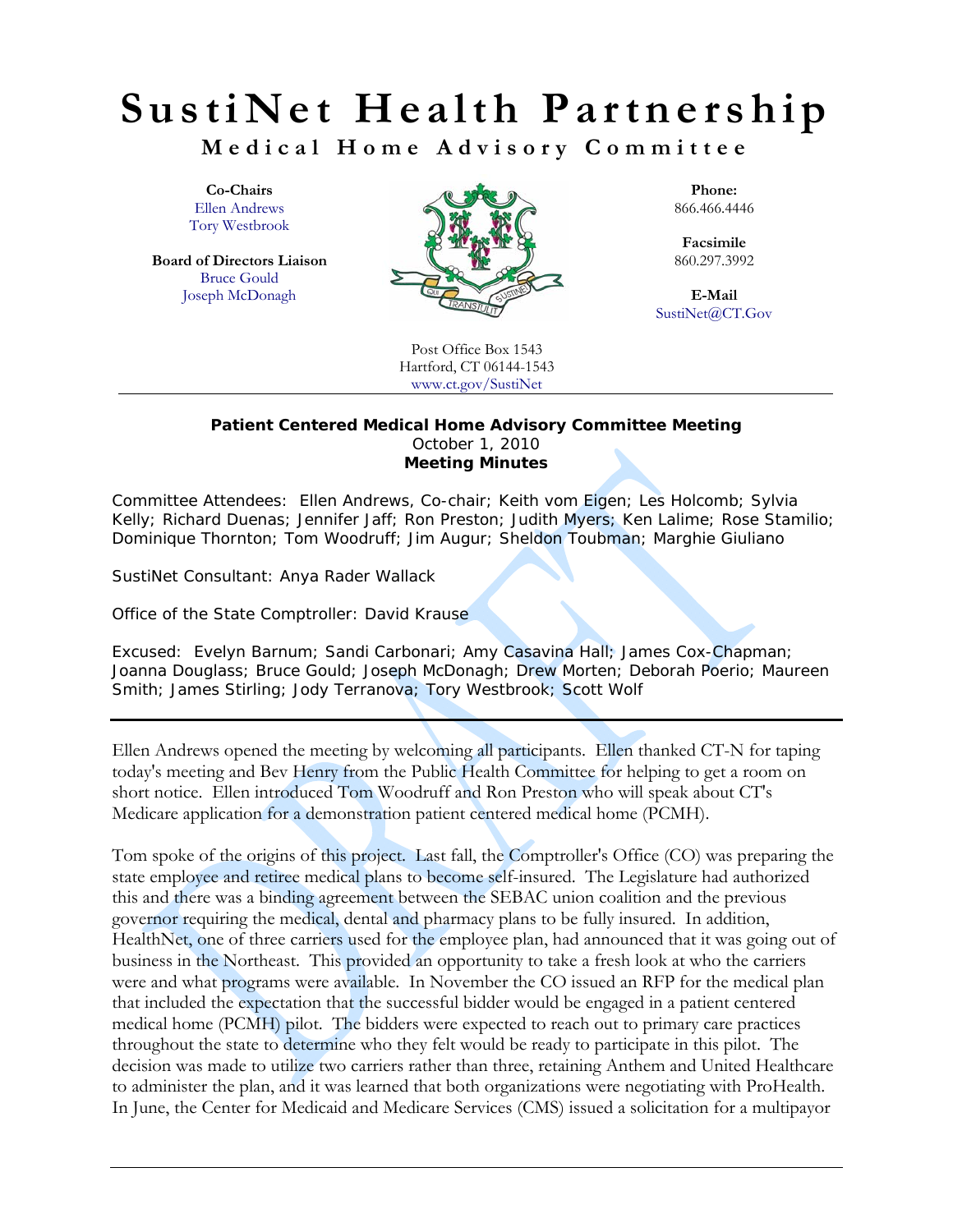advanced primary care practice demonstration, which was defined as a PCMH. The CO made a decision to expand the pilot program to include a larger group than just state employees and retirees. The CO met with ProHealth to discuss their interest in participating in an expansion of the PCMH initiative, and also met with an administrator for Medicaid programs from the Department of Social Services (DSS) to see if they would collaborate on this pilot. CMS had established several requirements for the demonstration, one being that the insurance companies involved would need to represent either 50% of the commercial healthcare insurance business in the state or if there was only one practice engaged, the demonstration would need to represent 50% or more of that practice's commercial patients. With Anthem, United Healthcare and ProHealth, this project qualified under that standard. The other requirement was that the Medicaid program had to participate. A memorandum of understanding was signed between DSS and the CO about how to structure that relationship moving forward. Currently, about 14,000 Medicaid patients use ProHealth physicians, including some who are dually eligible, leaving approximately 11,000 Medicaid patients who could participate in the demonstration. In addition to Medicaid patients and state employees/retirees, CMS and Medicare would also participate. ProHealth has about 33,000 Medicare patients, so they would be fully engaged in the first stages of the pilot.

Another requirement that had to be met is that all payors have to use the same methodology in paying ProHealth physicians, which creates some challenges. The second carrier who was called asked if CT has anti-trust convener legislation. The caller explained to Tom that other states have specific laws that permit the state to act as a convener of multiple insurance companies to collaborate on pilots and demonstrations and agree on payment methodology without running up against antitrust issues. There's a challenge in how to engage other carriers in addition to the two already under contract. The CO asked CMS if they could secure a Department of Justice waiver or letter explaining how to address other carriers and provide guidelines on what process to use in order to ensure antitrust issues were not being violated. A Department of Justice letter was received, so now other carriers can be engaged.

Another challenge is to prove to Medicare, DSS, OPM, and state government that the demonstration would be budget neutral. It is necessary to show that whatever extra payments are made to participating practices will be offset by savings. CMS provided a tool containing links to worksheets and spreadsheets showing CT and national Medicaid claims in several different categories for the past 12 months. The CO has been populating the spreadsheets with specific plan claims. The tool provides an estimate of what increased primary care payments might be for 12 months and allows the user to set targets for cost reductions. The demonstration has been structured with the CO acting as the lead agency, DSS acting as a full partner, and UConn Health Center and the state's health care consultant serving as evaluators. There is an agreement to join the New England Plus multistate learning collaborative in order to share data and experiences.

Ron said that this demonstration came about as a direct response by Secretary Sebelius to a request made by New England. Two years ago, people responsible for healthcare reform in Vermont working on a pilot for PCMHs reached out to other New England states to form a coalition. Vermont was joined by every New England state except CT, as there were no efforts in place in CT at that time. The Millbank Memorial Fund, which was working with three other states on PCMHs,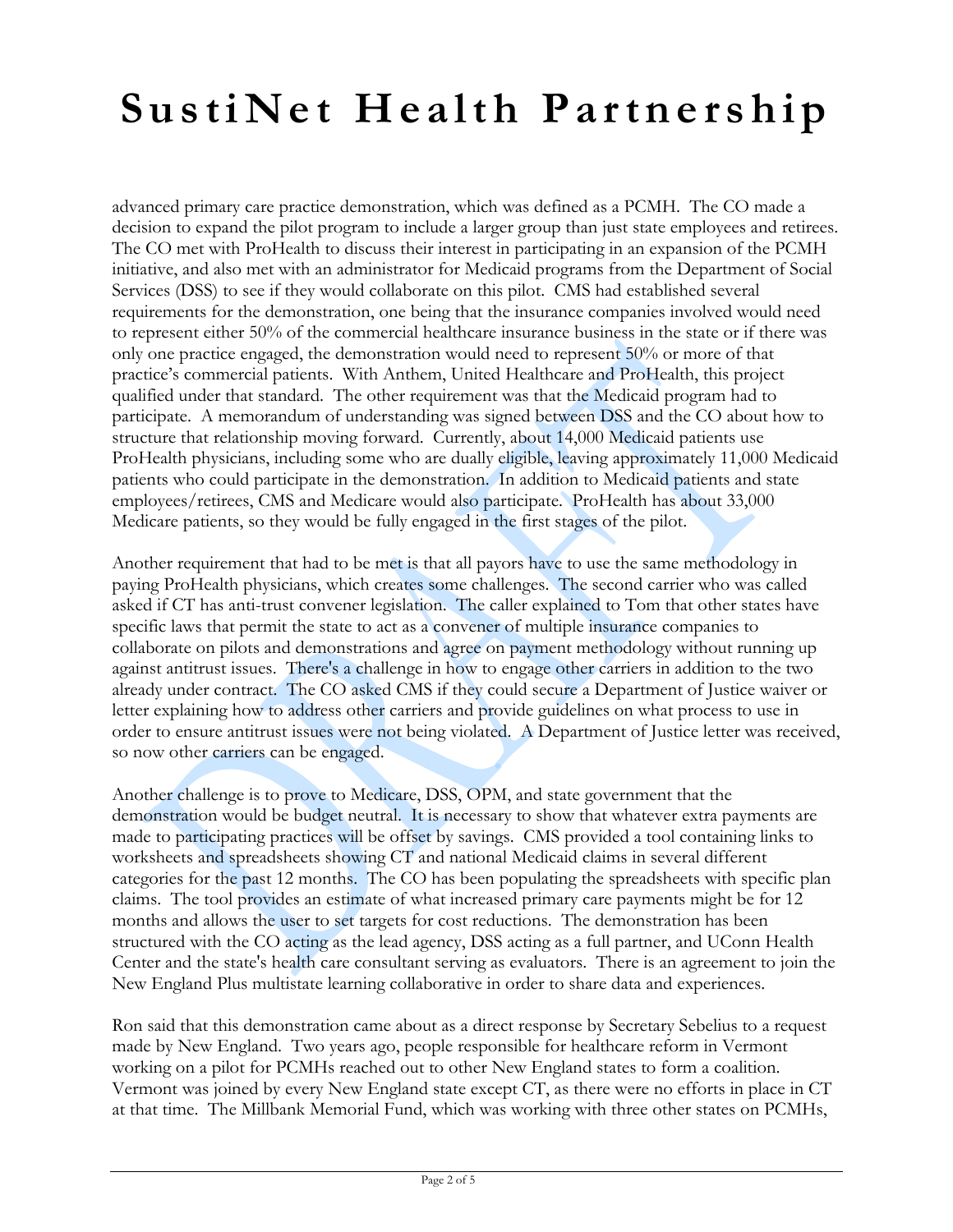agreed to provide financial backing, so a coalition was formed with five New England states (MA – ME - NH - RI- VT) and Pennsylvania, Minnesota and Colorado. The following June, the five New England states sent letters to Secretary Sebelius requesting that Medicare be included in the demonstration. A year ago, Secretary Sebelius announced this demonstration as a direct consequence of those petitions from New England. CT is now a member of this coalition.

Ron pointed out some unusual aspects of this particular demonstration. He said that individual states have to apply for the demonstration, which is unusual for Medicare. Medicare usually works directly with insurers and providers. Also unusual is that Medicare is joining with other payors in this demonstration. Medicare had insisted that states caucus thoroughly with stakeholders in order to get a sense that relevant parties within the states supported the PCMH concept. Ron praised Tom and several others in the room for outstanding efforts in gaining support of relevant parties and completing the application. Ron added that this is not being viewed as an isolated effort, but as a pattern for building PCMHs that others can follow and to serve as a foundation for delivery system reform.

Ron said the Centers for Medicaid and Medicare Innovation, which will be established in January 2010, plan to put forth an array of Medicaid and Medicare demonstrations that will allow states and communities to build a broader healthcare reform. This is the first of the big demonstration initiatives arising as a result of the Patient Protection and Affordable Care Act (PPACA), and it was decided to work with the six strongest states. CT hasn't yet learned if it will be accepted for this demonstration, but there will be other demonstrations to come. Ron said this effort has gotten people together to work in a collaborative fashion with federal counterparts, so it hasn't been a wasted effort. Ellen mentioned that this Advisory Committee had strongly recommended this project their final report to the SustiNet Board. She thanked Tom and Ron for their work on the application process. She pointed out that ProHealth is the pilot for the demonstration and there will be other providers included, with the hope that eventually everyone in the state is included.

Ellen opened the discussion to questions. Les Holcomb asked if the spreadsheet from CMS was available to this Committee and Tom agreed to find out. Keith vom Eigen asked about plans for expansion beyond ProHealth. He also inquired about other demonstration projects that have been announced by CMS, such as the Federally Qualified Health Center (FQHC) demo program and whether CT has plans to be involved. Ron responded that he was unsure how CMS would handle expansion to other providers, although there seems to be an expectation from CMS that these demonstrations will evolve. Ellen said there are FQHCs in CT that are interested in doing this, and they don't have to be state sponsored. Keith said that there are advantages to having a central organizer thinking about these things ahead of time and being more proactive. He suggested that perhaps the CO or another state agency could take the lead on this by considering how to organize different payors and healthcare systems and getting that up and running before submitting applications. Ellen commented that this planning can't occur until after the new administration is in place.

Judith Myers asked where the pediatric population fits into this. Ron replied that this is supposed to be a comprehensive demonstration covering all age groups, although because Medicare was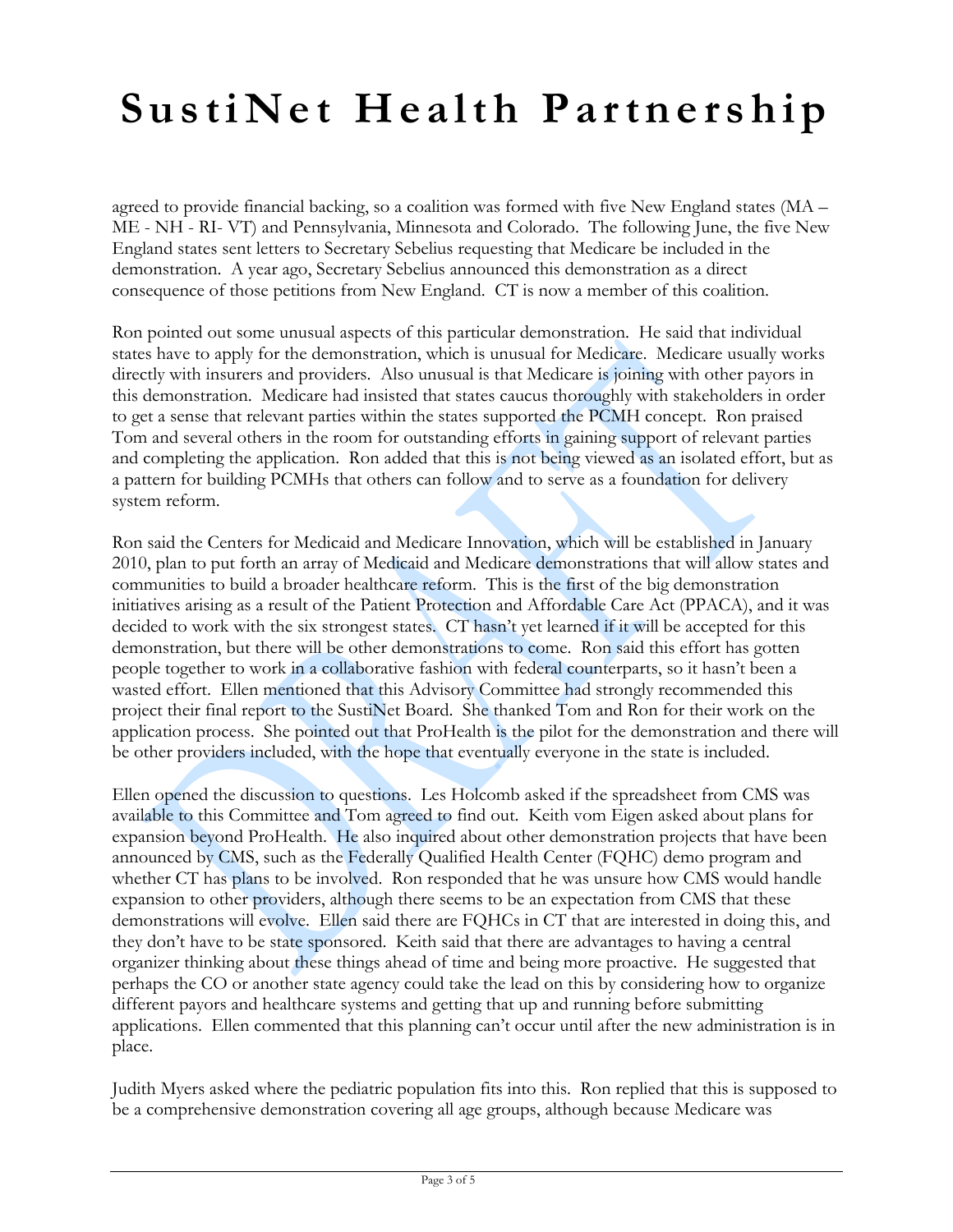involved, the application focused on that population. He added that a significant number of Medicaid patients who will be involved in the demonstration are children. He also said that DSS will need to make some revisions to the existing Medicaid program. Ellen emphasized that this is intended to be just the start of PCMH adoption, with many additional practices participating down the road. Judith asked what the result would be if the application is selected, and how this will proceed if it is not selected. Ron replied that if selected, there will be enhanced funding for developing PCMHs. This could be set up so every payor pays exactly the same amount per member per month, which is a common methodology, or it could be weighted toward the intensity of the needs of the patient population, which is what CT opted to do. This means that Medicare's contribution will probably be greater because elder's care is more expensive than children's care. This gives CT a big advantage, allowing participation in the Centers for Medicaid and Medicare Innovation. Tom said that the PCMH effort will be a very data driven effort, requiring additional money, which will be provided under the demonstration grant.

Anya Rader Wallack said that this was impressive work. She asked what the length of time was to prove the project's budget neutrality, and the response was three years. She also asked about Medicare neutrality and whether there is any element of provider risk for budget neutrality. Ron responded that Medicare has been very explicit that once they have signed off, it is what it is. However, if the trend lines during the demonstration look bad, they reserve the right to pull the demonstration, but there isn't any associated monetary reduction or penalty. Anya asked if dual eligibles would be included and Ron replied that they would.

Richard Duenas asked if the application included professional organizations in addition to state agencies. Tom said that letters of support were received from state medical societies, IPAs, hospitals, the Governor's office, the CO, DSS, and a number of practices. These letters were submitted with the application and will be made public. Ellen added that this Committee submitted a letter of support. Richard said that chiropractic was not represented, asking if he could still voice support, and he was assured that he could. He also expressed a desire to participate in the evaluation process.

Sheldon Toubman said that PPACA provides enhanced reimbursement for care coordination services for people with two or more chronic illnesses, and asked if that was factored into the demonstration. Ron replied that it was not. Sheldon also asked how the PCMH effort would proceed if the application isn't accepted. Tom answered that DSS would have to make the decision whether to proceed without the CMS grant. Ellen added that every ProHealth patient will get the services, but the question would be who data is going to be collected from and how it would be funded. Marghie Giuliano asked if the ProHealth PCMH model would integrate services such as the recent collaboration between CT Pharmacists' Association and UConn School of Pharmacy which showed great results in helping patients with understanding their medications. Tom said such services would be included since pharmacy claims data is available for all patients in the pilot; there are currently discussions being held on how to utilize that data. Ron said the part of the application that included pharmacy had to be edited out due to space restrictions, but it certainly was discussed. Marghie asked if CT will be involved in the development of an accountable care organization as part of this project. Ron said that the PCMH is considered to be a necessary foundation of any